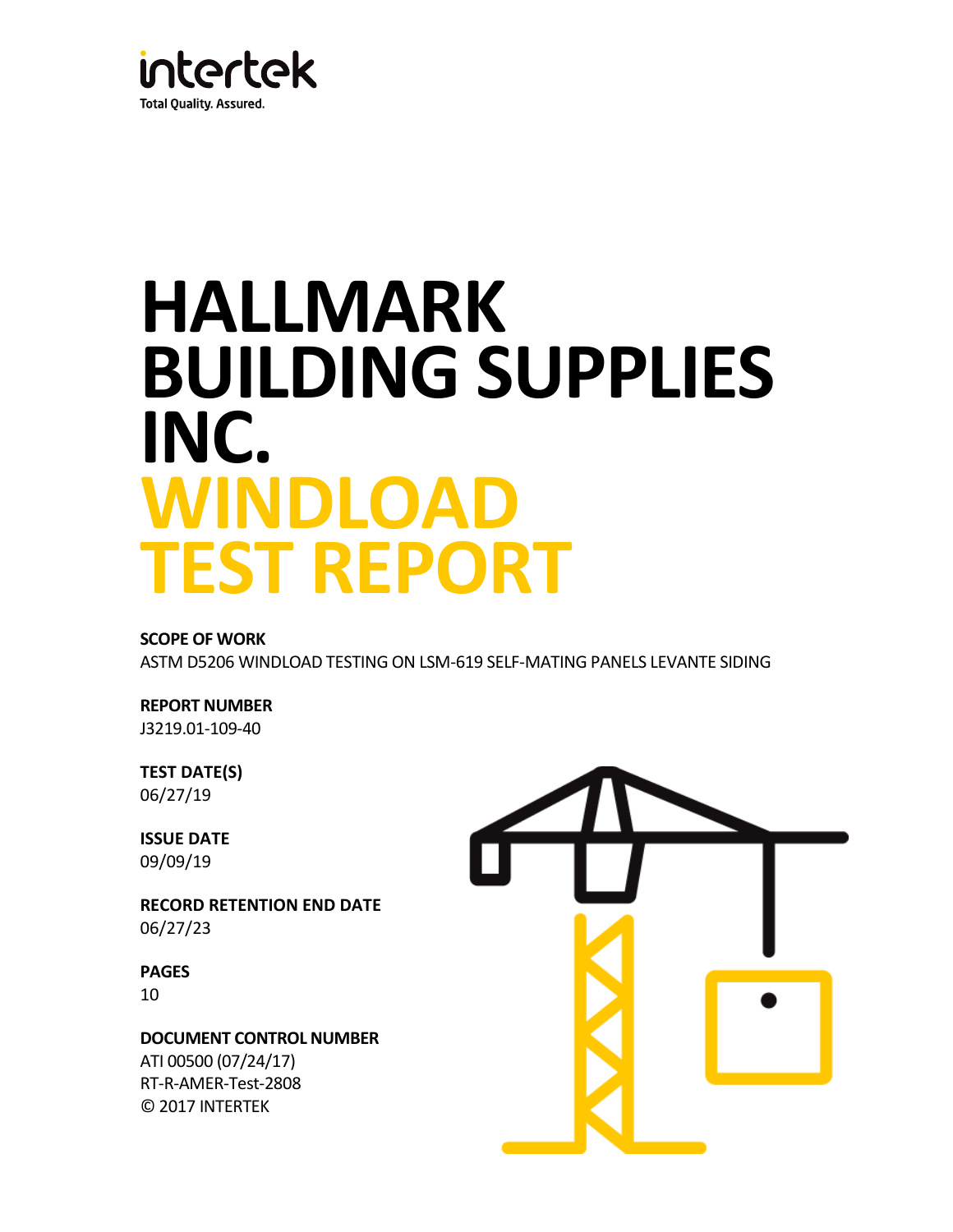

Telephone: 717-764-7700 Facsimile: 717-764-4129 [www.intertek.com/building](http://www.intertek.com/building)

#### **TEST REPORT FOR HALLMARK BUILDING SUPPLIES INC.**

Report No.: J3219.01-109-40 Date: 09/09/19

#### **REPORT ISSUED TO**

**HALLMARK BUILDING SUPPLIES, INC.** 2120 Pewaukee Road, Suite 100 Waukesha, Wisconsin 53188

#### **SECTION 1**

**SCOPE**

Intertek Building & Construction (B&C) was contracted by Hallmark Building Supplies, Inc. to perform windload testing in accordance with ASTM D5206 on their LSM-619 Self-Mating Panels, Levante siding. Results obtained are tested values and were secured by using the designated test method. Testing was conducted at Intertek B&C test facility in York, Pennsylvania.

This report does not constitute certification of this product nor an opinion or endorsement by this laboratory.

#### **SECTION 2**

**SUMMARY OF TEST RESULTS**

**Product Type**: Siding **Series/Mode**l: LSM-619 Self-Mating Panels, Levante

| <b>Average Maximum Sustained Negative Pressure:</b> | $125.0$ psf |
|-----------------------------------------------------|-------------|
| <b>Average Ultimate Negative Test Pressure:</b>     | $130.0$ psf |

#### For INTERTEK B&C:

| <b>COMPLETED BY:</b> | John A. Shanabrook                   | <b>REVIEWED BY:</b> | Timothy J. McGill                                            |
|----------------------|--------------------------------------|---------------------|--------------------------------------------------------------|
|                      | Technician-                          |                     | Manager $-$                                                  |
| TITLE:               | <b>Product Testing</b>               | <b>TITLE:</b>       | <b>Product Testing</b>                                       |
|                      | John a. Shanalrock                   |                     | Timothy J. Megilvann                                         |
| <b>SIGNATURE:</b>    | Digitally Signed by: John Shanabrook | <b>SIGNATURE:</b>   | Digitally Signed for: Timothy J. McGill by Vicki L. McElwair |
| DATE:                | 09/09/19                             | DATE:               | 09/09/19                                                     |
| JAS:wnl              |                                      |                     |                                                              |

This report is for the exclusive use of Intertek's Client and is provided pursuant to the agreement between Intertek and its Client. Intertek's responsibility and liability are limited to the terms and conditions of the agreement. Intertek assumes no liability to any party, other than to the Client in accordance with the agreement, for any loss, expense or damage occasioned by the use of this report. Only the Client is authorized to permit copying or distribution of this report and then only in its entirety. Any use of the Intertek name or one of its marks for the sale or advertisement of the tested material, product or service must first be approved in writing by Intertek. The observations and test results in this report are relevant only to the sample(s) tested. This report by itself does not imply that the material, product, or service is or has ever been under an Intertek certification program.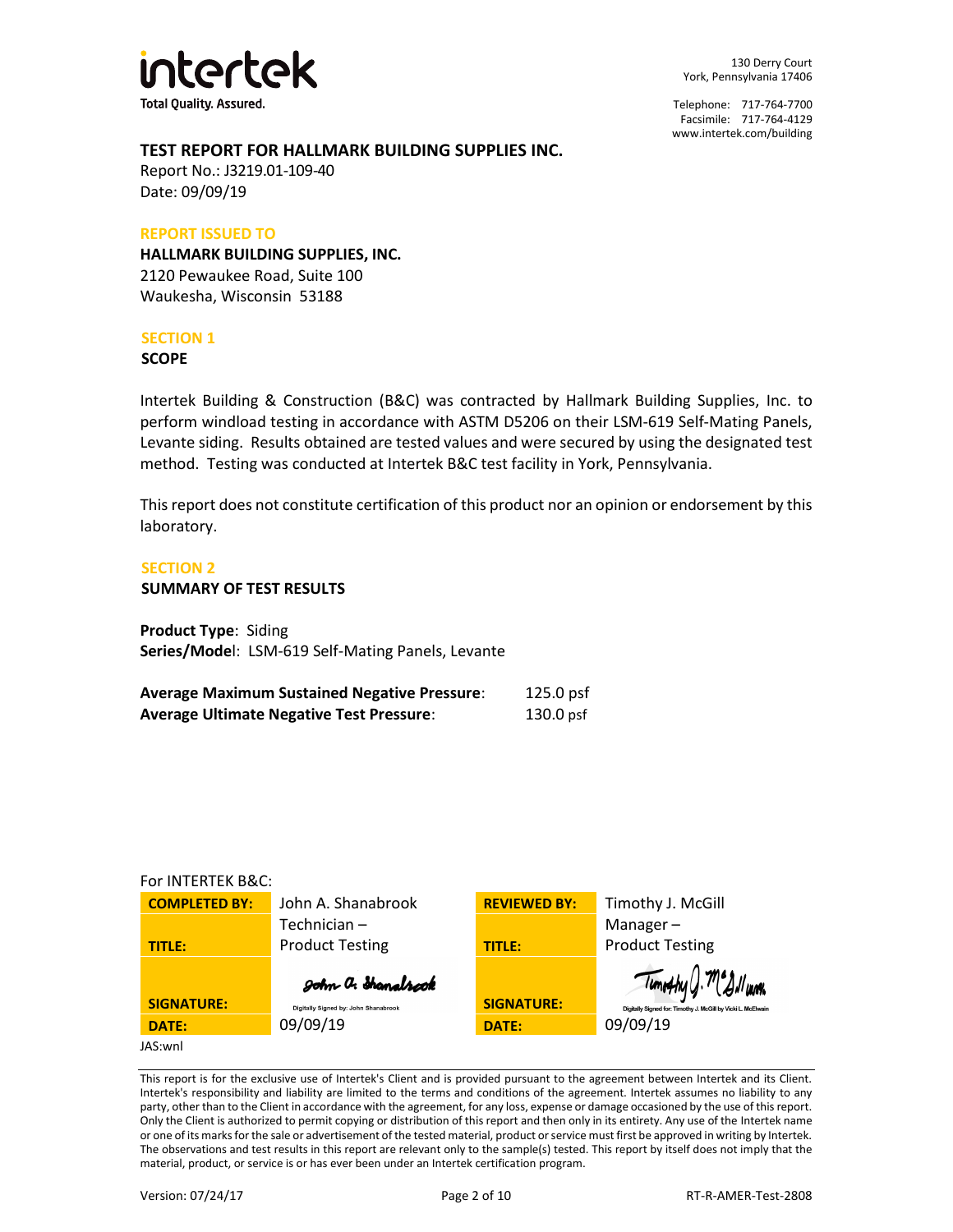

#### **TEST REPORT FOR HALLMARK BUILDING SUPPLIES INC.**

Report No.: J3219.01-109-40 Date: 09/09/19

# **SECTION 3**

**TEST METHOD(S)**

The specimen was evaluated in accordance with the following:

**ASTM D5206-13**, *Standard Test Method for Windload Resistance of Rigid Plastic Siding* 

#### **SECTION 4**

#### **MATERIAL SOURCE/INSTALLATION**

The specimens were selected by Intertek B&C personnel. The specimens were witnessed during production and tagged prior to shipment on 04/01/19, (Reference Intertek B&C Test Specimen Selection Report No. J3219.02-103-15, dated 04/01/19). Representative samples of the test specimen will be retained by Intertek B&C for a minimum of four years from the test completion date.

The specimen was installed into test buck measuring 4' 1-1/2" wide by 6' high constructed of #2 Spruce-Pine-Fir nominal 2x4 lumber. Two studs were spaced 16" on center (three spans) and were attached to the top and bottom plates with 3" long drywall screws. The right center stud was reinforced with an additional nominal 2x4 stud sistered into place per client request. A sheet of nominal 1/2" thick OSB, with five 4" diameter holes to allow pressure to transfer to the siding, was secured to the studs with #8 x 1-5/8" drywall screws. Silicone was utilized on the backside of the test panel to seal the perimeter. A 2 mil thick plastic film was loosely draped over the interior of the siding to enable attainment of pressure.

The siding was mounted with #8 x 1-5/8" lath self-tapping screws, spaced 16" on center through the sheathing and into the studs with two fasteners per stud set 4" apart.

## **SECTION 5**

#### **EQUIPMENT**

Tape Measure Verification: 63788 Control Panel: 005406 Weather Station: 63317

#### **SECTION 6**

#### **LIST OF OFFICIAL OBSERVERS**

| <b>NAME</b>        | <b>COMPANY</b>                   |
|--------------------|----------------------------------|
| Michael Hoium      | Hallmark Building Supplies, Inc. |
| Timothy J. McGill  | Intertek B&C                     |
| John A. Shanabrook | Intertek B&C                     |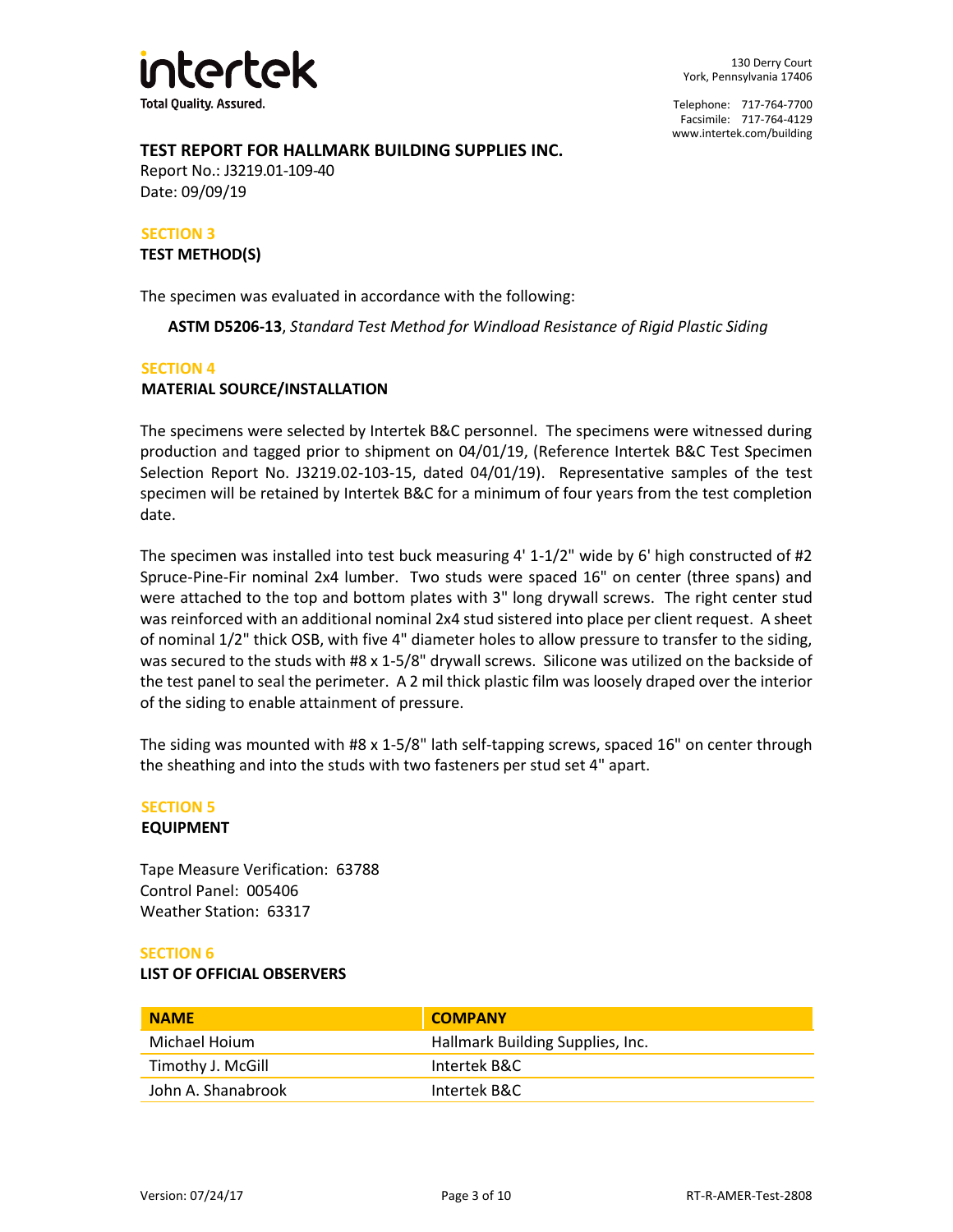

#### **TEST REPORT FOR HALLMARK BUILDING SUPPLIES INC.**

Report No.: J3219.01-109-40 Date: 09/09/19

#### **SECTION 7**

#### **TEST SPECIMEN DESCRIPTION**

| <b>MANUFACTURER</b>       | Levanté, LLC                        |  |
|---------------------------|-------------------------------------|--|
| <b>SERIES/MODEL</b>       | LSM-619 Self-mating panels, Levante |  |
| <b>PRODUCT TYPE</b>       | Aluminum siding                     |  |
| <b>MATERIAL TYPE</b>      | Aluminum                            |  |
| <b>NOMINAL THICKNESS</b>  | 0.087"                              |  |
| <b>MEASURED THICKNESS</b> | 0.087"                              |  |
| <b>EXTERIOR FINISH</b>    | Flat                                |  |

Each specimen consisted of four horizontal courses of panels mounted independently of one another. A vertical transition strip was installed in the second and third courses over the sistered stud.

#### **SECTION 8**

#### **TEST RESULTS**

The temperature during testing was 29°C (85°F). The results are tabulated as follows:

**General Note**: *All loads were negative pressure and were held for thirty seconds. A 5.0 psf preload was applied before running specimens to failure.*

#### **Test Specimen #1**:

| <b>PRESSURE</b>               | <b>RESULTS</b>                         |
|-------------------------------|----------------------------------------|
| $\vert$ 10.0 psf to 125.0 psf | No damage                              |
| $\vert$ 130.0 psf             | Testing stopped due to the wall design |

#### **Test Specimen #2**:

| <b>PRESSURE</b>       | <b>RESULTS</b>                         |
|-----------------------|----------------------------------------|
| 10.0 psf to 125.0 psf | No damage                              |
| 130.0 psf             | Testing stopped due to the wall design |

#### **Test Specimen #3**:

| <b>PRESSURE</b>         | <b>RESULTS</b>                         |
|-------------------------|----------------------------------------|
| $10.0$ psf to 125.0 psf | No damage                              |
| $\vert$ 130.0 psf       | Testing stopped due to the wall design |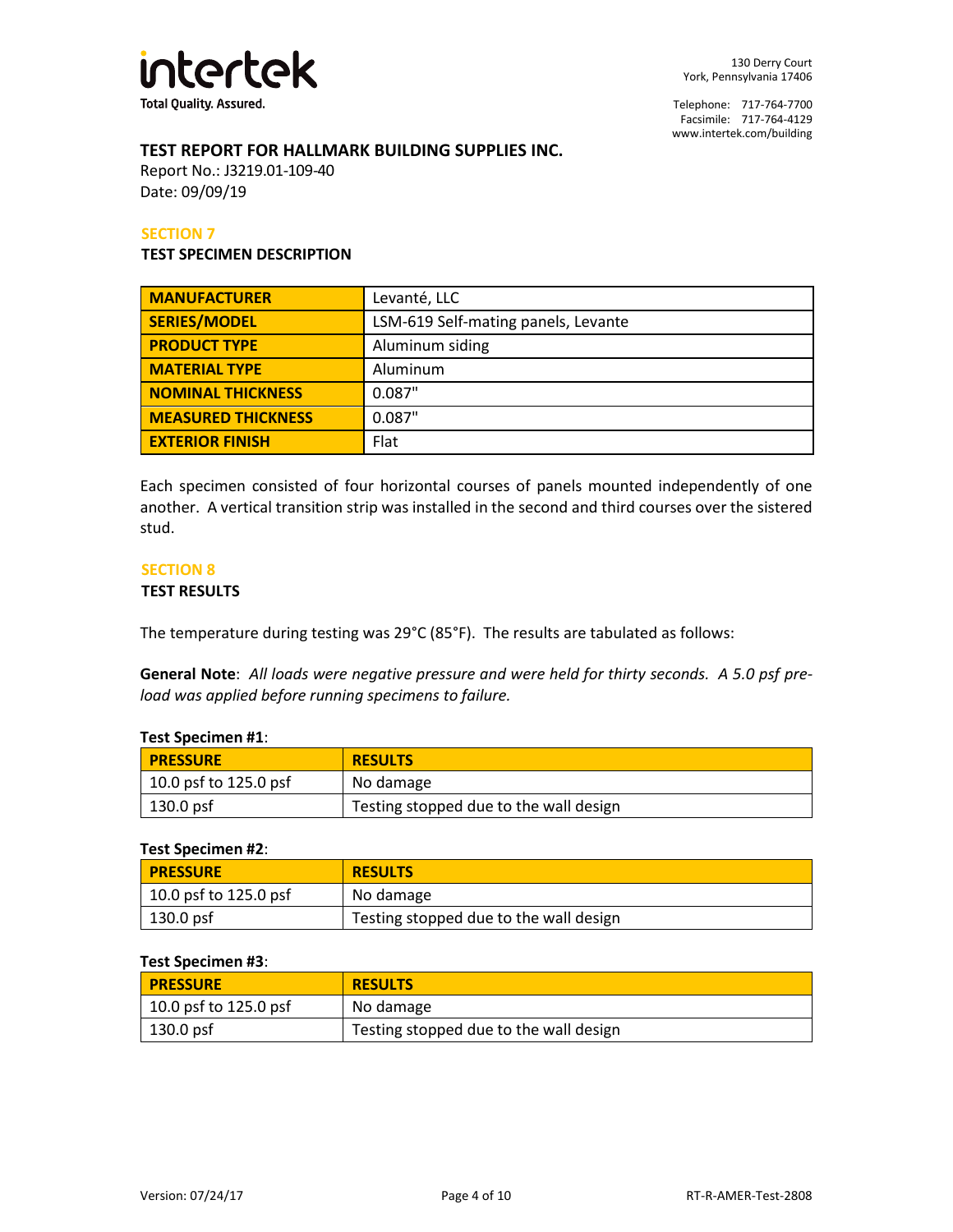

## **TEST REPORT FOR HALLMARK BUILDING SUPPLIES INC.**

Report No.: J3219.01-109-40 Date: 09/09/19

#### **SECTION 9**

#### **CONCLUSION**

The specimen(s) tested successfully achieved an Average Maximum Sustained Negative Pressure of 125.0 psf and an Average Ultimate Negative Test Pressure of 130.0 psf.

Testing was stopped due to pressure limits on the testing wall being reached.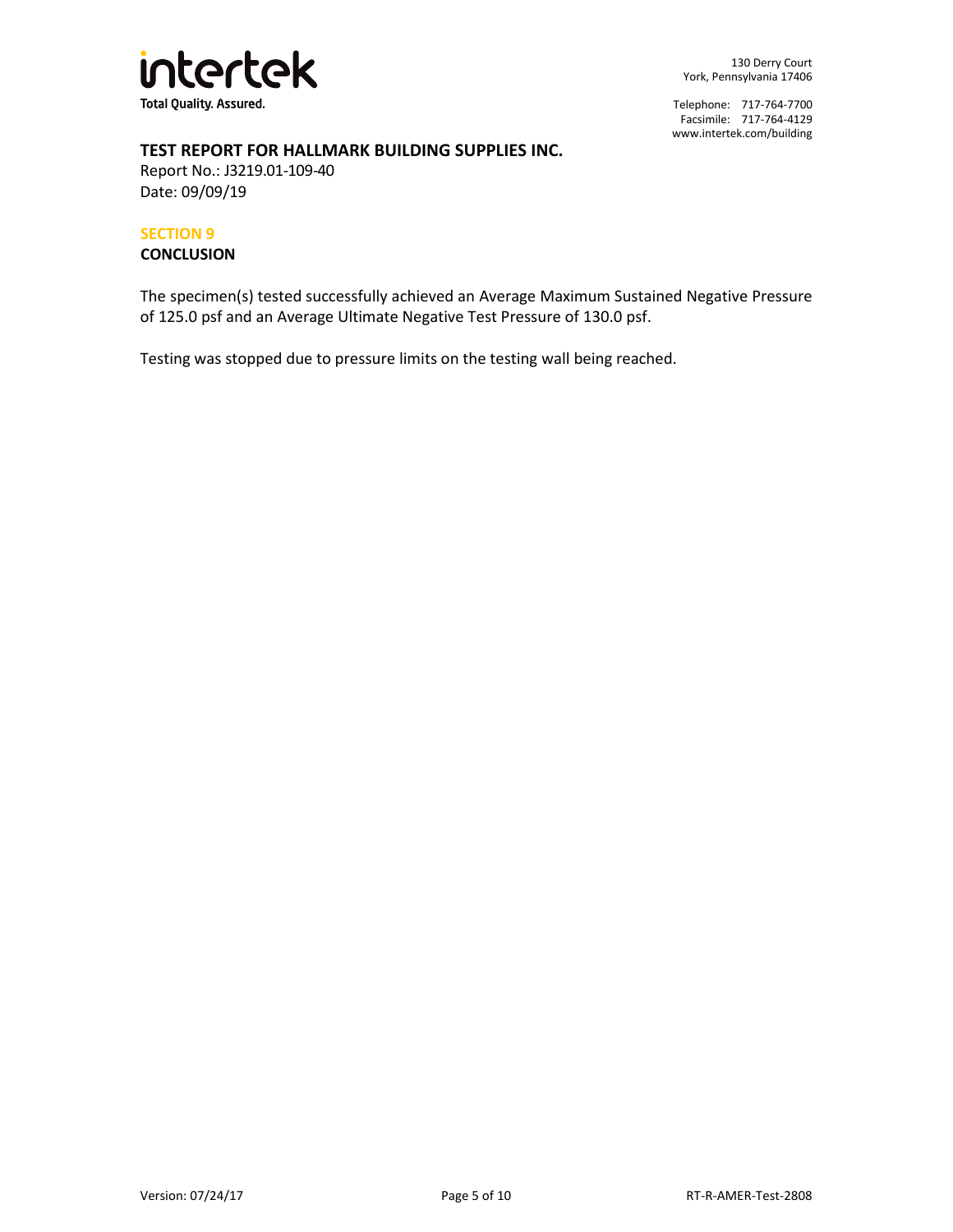

Telephone: 717-764-7700 Facsimile: 717-764-4129 [www.intertek.com/building](http://www.intertek.com/building)

# **TEST REPORT FOR HALLMARK BUILDING SUPPLIES INC.**

Report No.: J3219.01-109-40 Date: 09/09/19

#### **SECTION 10**

**PHOTOGRAPHS**



**Photo No. 1 Specimen #1 Prior to Testing**



# **Photo No. 2 Specimen #2 Prior to Testing**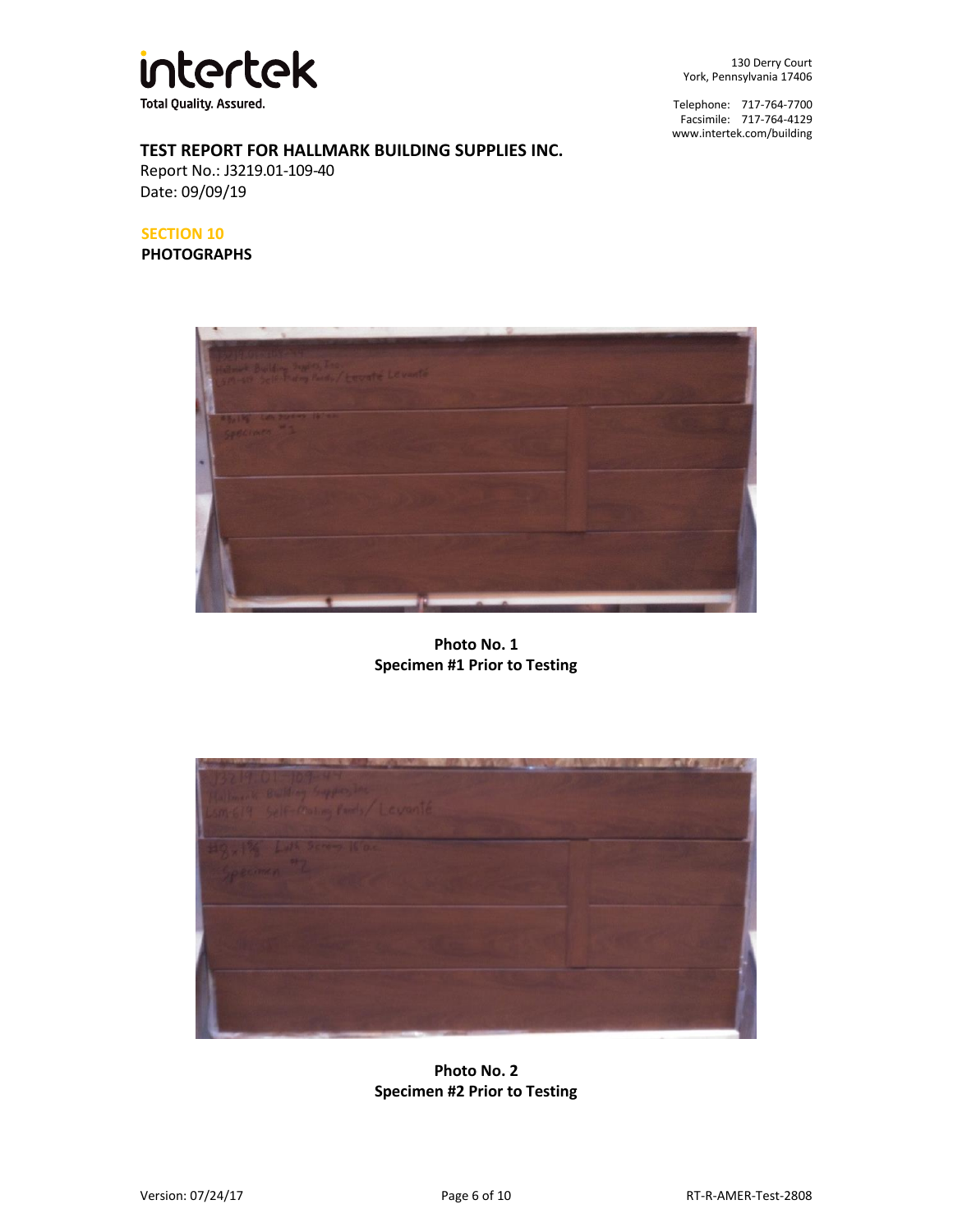

Telephone: 717-764-7700 Facsimile: 717-764-4129 [www.intertek.com/building](http://www.intertek.com/building)

# **TEST REPORT FOR HALLMARK BUILDING SUPPLIES INC.**

Report No.: J3219.01-109-40 Date: 09/09/19



**Photo No. 3 Specimen #3 Prior to Testing**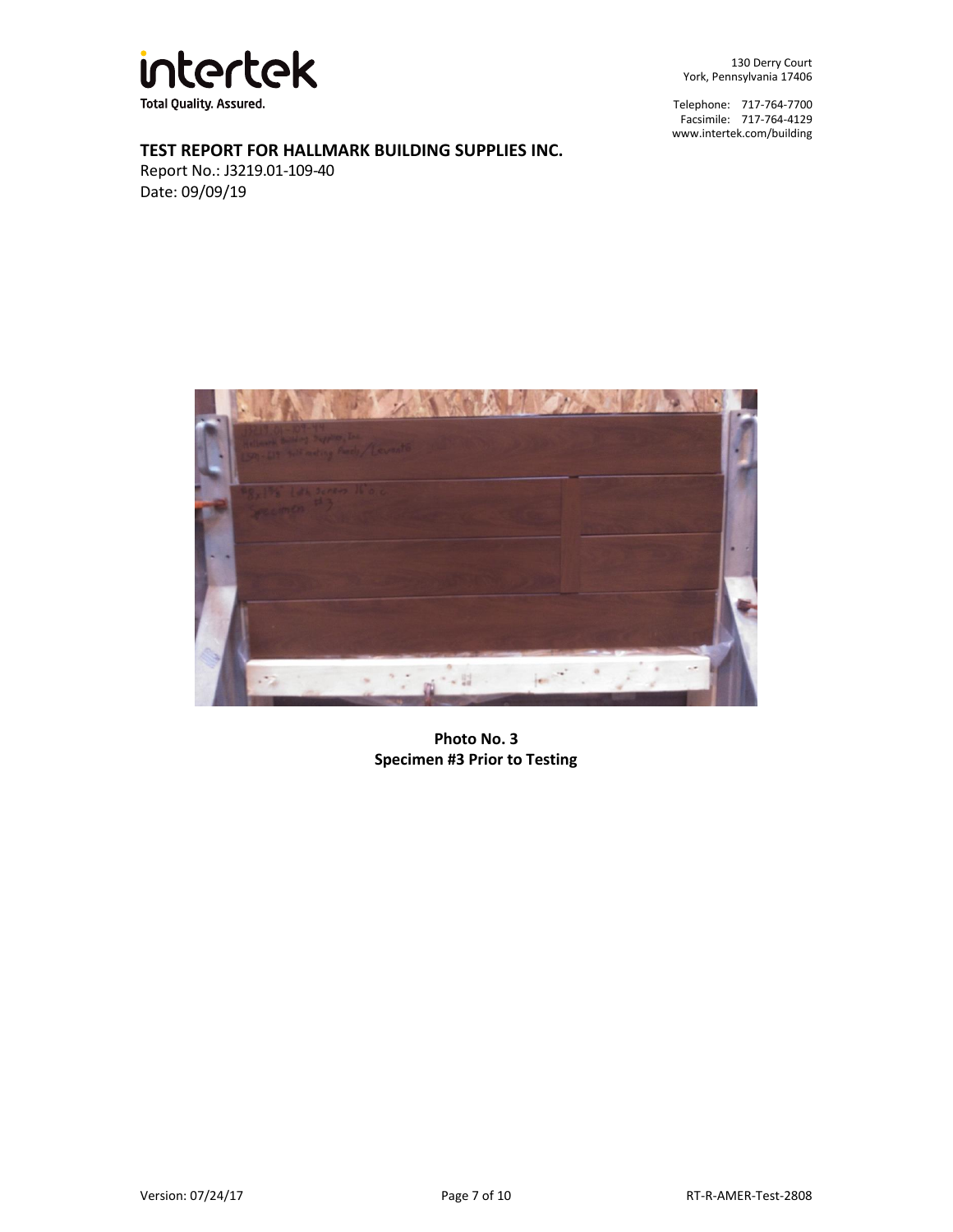

Telephone: 717-764-7700 Facsimile: 717-764-4129 [www.intertek.com/building](http://www.intertek.com/building)

## **TEST REPORT FOR HALLMARK BUILDING SUPPLIES INC.**

Report No.: J3219.01-109-40 Date: 09/09/19

#### **SECTION 11**

**DRAWINGS**

The test specimen drawings have been reviewed by Intertek B&C and are representative of the test specimens reported herein. Test specimen construction was verified by Intertek B&C per the drawings included in this report. Any deviations are documented herein or on the drawings.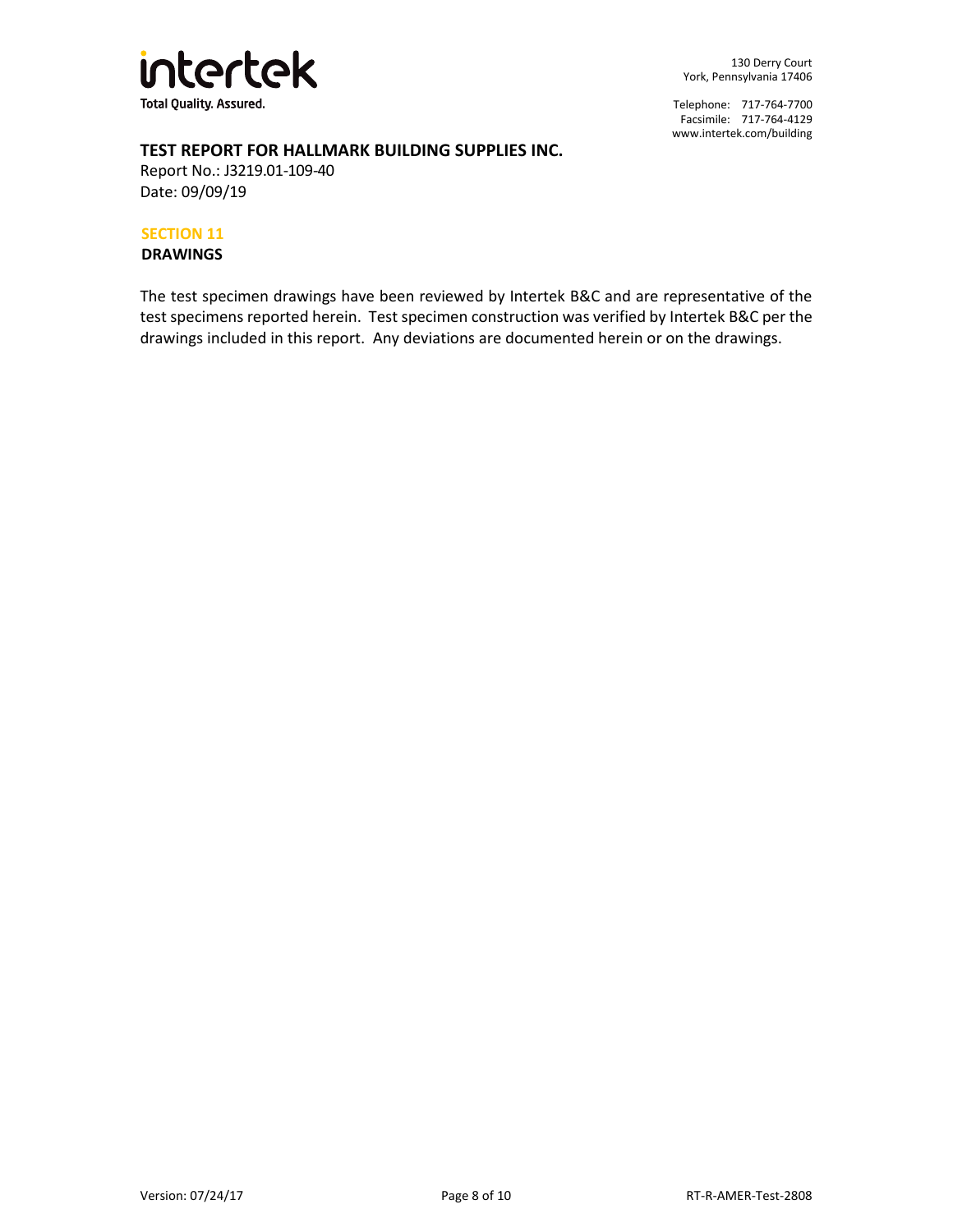